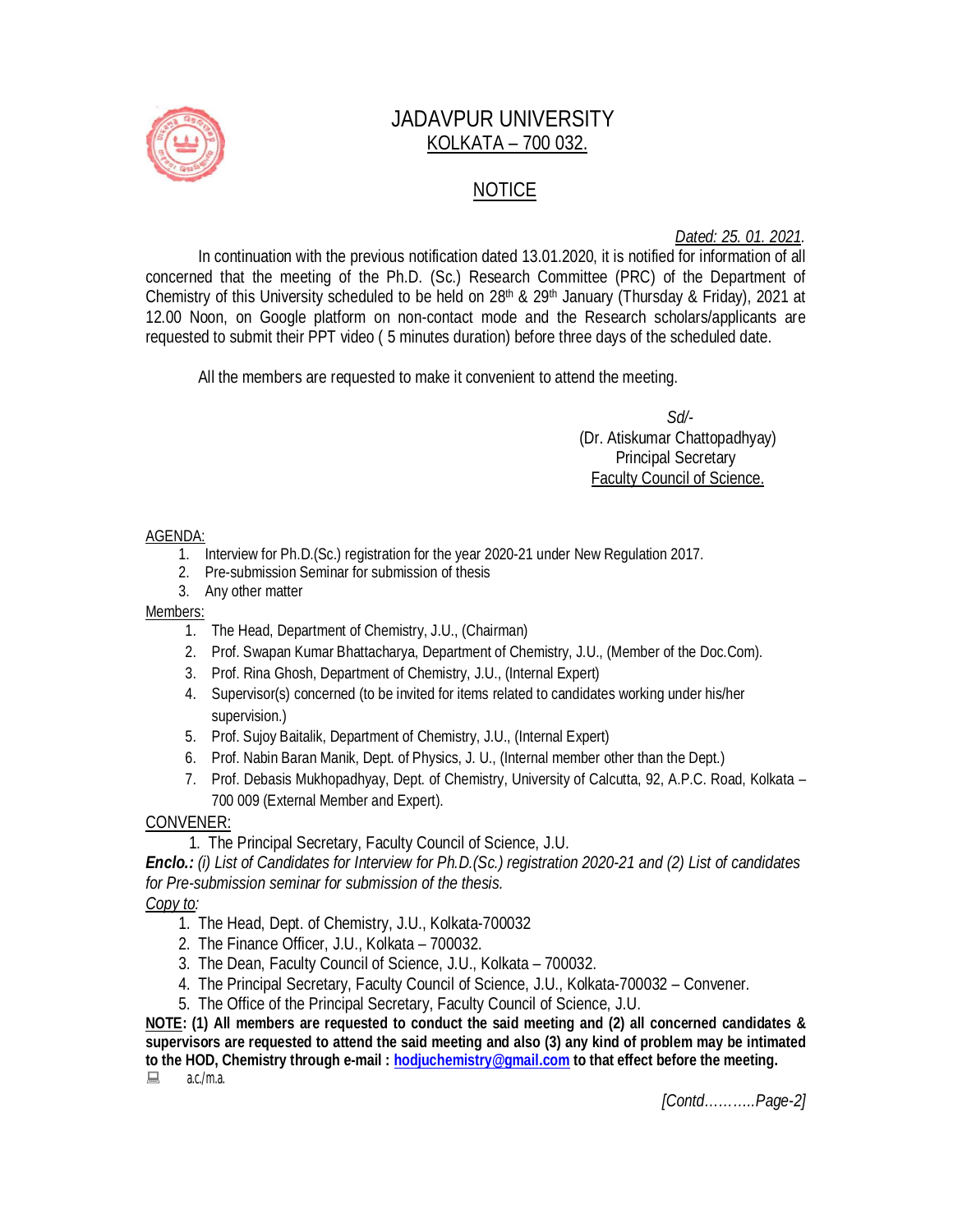*[Page-2]*

#### **(1) LIST OF CANDIDATES FOR INTERVIEW FOR PH.D.(SC.) REGISTRATION FOR THE YEAR 20-21 DEPARTMENT OF CHEMISTRY, As per vacancy below:**

| <u>DEFARTMENT OF CHEMISTRY, AS DEI VACATICY DEIUW.</u><br>Department   Total<br><b>General</b> |                                                              | <b>SC</b>                             | <b>ST</b>                                                                                             | OBC-A                                                                                                 | OBC-B                                  | <b>PD</b>                              |                       |           |
|------------------------------------------------------------------------------------------------|--------------------------------------------------------------|---------------------------------------|-------------------------------------------------------------------------------------------------------|-------------------------------------------------------------------------------------------------------|----------------------------------------|----------------------------------------|-----------------------|-----------|
|                                                                                                | <b>Chemistry</b>                                             | 66                                    | 35                                                                                                    | 15                                                                                                    | 4                                      | 7                                      | 5                     | $3^*$     |
| <b>VENUE : DEPT. OF CHEMISTRY</b>                                                              |                                                              |                                       | DATE: 29.01.2021                                                                                      |                                                                                                       | <b>TIME: 12-00 NOON</b>                |                                        |                       |           |
| SI.<br>No.                                                                                     | Name of the candidates                                       |                                       |                                                                                                       | Name of the proposed<br>supervisor                                                                    |                                        | Reference no. and date                 |                       | Category  |
| 1.                                                                                             | Smt. Sneha Ghosh<br>[NET & GATE Qualified]                   |                                       |                                                                                                       | Dr. Partha Roy, Associate<br>Professor, Dept. of<br>Chemistry, J.U., Kolkata-<br>700032               |                                        | FS/Ph.D/Chem./1/20-21<br>dt.14.12.2020 |                       | OBC-B     |
| 2.                                                                                             | Sri Sudip Bhunia<br><b>INET, GATE &amp; SET</b><br>Qualified |                                       |                                                                                                       | Dr. Shouvik<br>Chattopadhyay, Associate<br>Professor, Dept. of<br>Chemistry, J.U., Kolkata-<br>700032 |                                        | FS/Ph.D/Chem./2/20-21<br>dt.14.12.2020 |                       | General   |
| 3.                                                                                             | Smt. Priyanka Chandra<br>[NET & GATE Qualified]              |                                       | Dr. Suman Das, Associate<br>Professor, Dept. of<br>Chemistry, J.U., Kolkata-<br>700032                |                                                                                                       |                                        | FS/Ph.D/Chem./3/20-21<br>dt.14.12.2020 |                       |           |
| 4.                                                                                             | <b>Sri Debashis Jana</b><br>[NET Qualified]                  |                                       | Prof. Kausikisankar<br>Pramanik, Dept. of<br>Chemistry, J.U., Kolkata-<br>700032                      |                                                                                                       | FS/Ph.D/Chem./4/20-21<br>dt.14.12.2020 |                                        | General               |           |
| 5.                                                                                             | Sri Ranajit Mandal<br>[NET Qualified]                        |                                       |                                                                                                       | Dr. Manas Panda, Assit.<br>Professor, Dept. of<br>Chemistry, J.U., Kolkata-<br>700032                 |                                        | FS/Ph.D/Chem./5/20-21<br>dt.14.12.2020 |                       | General   |
| 6.                                                                                             | Sri Rabi Sankar Sarkar<br>[NET Qualified]                    |                                       | Dr. Shouvik<br>Chattopadhyay, Associate<br>Professor, Dept. of<br>Chemistry, J.U., Kolkata-<br>700032 |                                                                                                       | FS/Ph.D/Chem./6/20-21<br>dt.14.12.2020 |                                        | <b>SC</b>             |           |
| 7.                                                                                             | <b>Sri Himal Das</b><br>[NET & GATE Qualified]               |                                       | Dr. Suman Das, Associate<br>Professor, Dept. of<br>Chemistry, J.U., Kolkata-<br>700032                |                                                                                                       | FS/Ph.D/Chem./7/20-21<br>dt.14.12.2020 |                                        | General               |           |
| 8.                                                                                             |                                                              | Sri Prasenjit Giri<br>[NET Qualified] |                                                                                                       | Dr. Manas Panda, Assit.<br>Professor, Dept. of<br>Chemistry, J.U., Kolkata-<br>700032                 |                                        | FS/Ph.D/Chem./8/20-21<br>dt.16.12.2020 |                       | General   |
| 9.                                                                                             | [NET Qualified]                                              | <b>Sri Sourav Sarkar</b>              |                                                                                                       | Dr. Partha Mahata, Asst.<br>Professor, Dept. of<br>Chemistry, J.U., Kolkata-<br>700032                |                                        | dt.16.12.2020                          | FS/Ph.D/Chem./9/20-21 | <b>SC</b> |
| 10.                                                                                            |                                                              | Smt. Sayani Hui<br>[NET Qualified]    |                                                                                                       | Dr. Partha Mahata, Asst.<br>Professor, Dept. of<br>Chemistry, J.U., Kol-32                            |                                        | 21 dt.16.12.2020                       | FS/Ph.D/Chem./10/20-  | General   |

*[Contd------- Page-3]*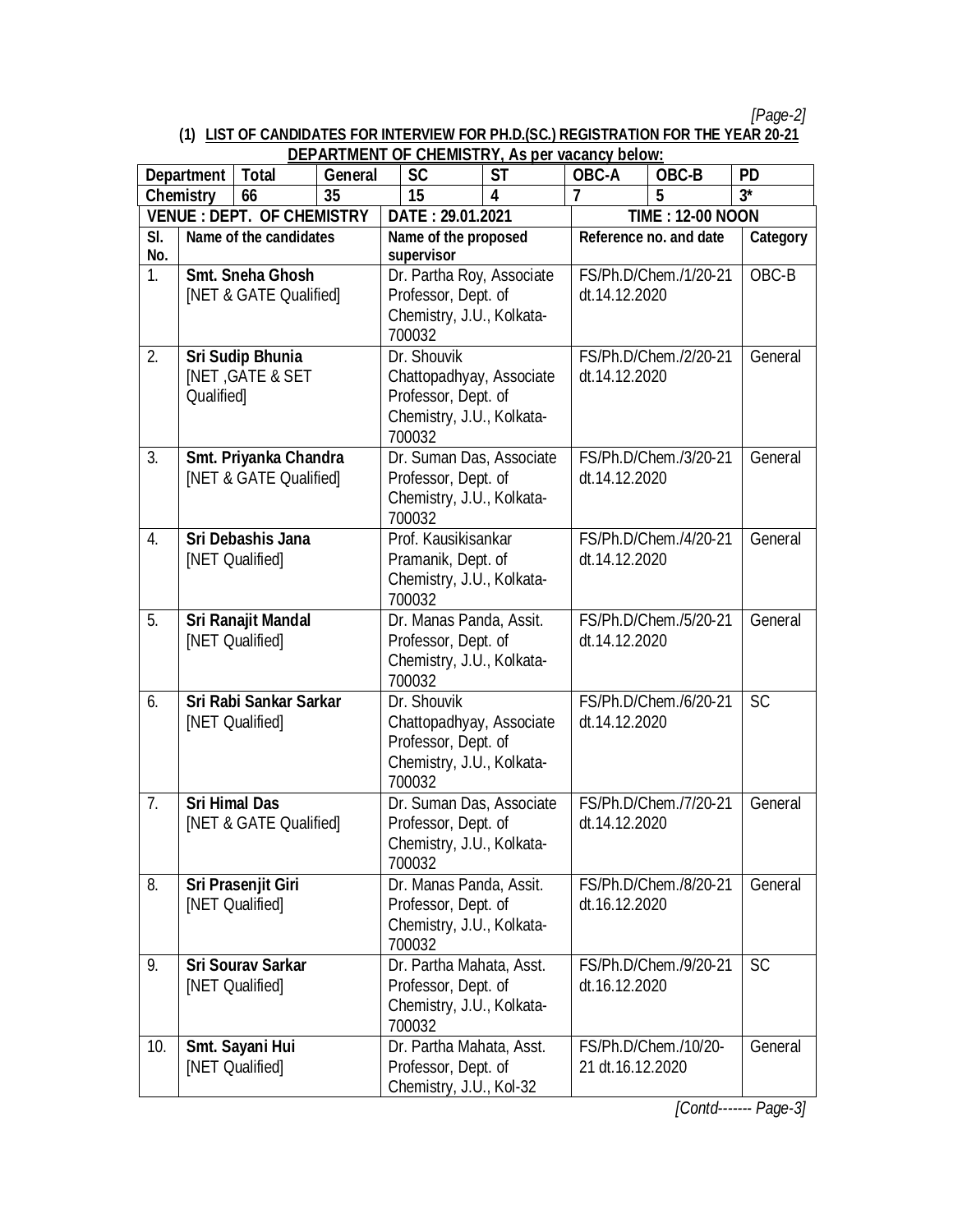|     |                                                                   |                                                                                           |                                           | [ Page-3] |
|-----|-------------------------------------------------------------------|-------------------------------------------------------------------------------------------|-------------------------------------------|-----------|
| 11. | <b>Akbar Hossain</b><br>[NET Qualified]                           | Dr. Arup Gayen, Associate<br>Professor, Dept. of<br>Chemistry, J.U., Kolkata-<br>700032   | FS/Ph.D/Chem./11/20-<br>21 dt.16.12.2020  | General   |
| 12. | Sri Abhimanyu Sarkar<br><b>INET, SET &amp; GATE</b><br>Qualified] | Dr. Bibhuti Bhushan Show,<br>Asst. Professor, Dept. of<br>Chemistry, J.U., Kolkata-<br>32 | FS/Ph.D/Chem./12/20-<br>21 dt. 16.12.2020 | General   |
| 13. | <b>Sri Souvik Garani</b><br>[NET Qualified]                       | Dr. Manas Panda, Assit.<br>Professor, Dept. of<br>Chemistry, J.U., Kolkata-<br>700032     | FS/Ph.D/Chem./13/20-<br>21 dt.16.12.2020  | General   |
| 14. | Sri Krishna Mohan Das<br>[NET Qualified]                          | Dr. Arunabha Thakur,<br>Assit. Professor, Dept. of<br>Chemistry, J.U., Kolkata-<br>700032 | FS/Ph.D/Chem./14/20-<br>21 dt.16.12.2020  | SC.       |
| 15. | Sri Tapas Bera<br>[NET Qualified]                                 | Dr. Samit Guha, Assit.<br>Professor, Dept. of<br>Chemistry, J.U., Kolkata-<br>700032      | FS/Ph.D/Chem./15/20-<br>21 dt.16.12.2020  | General   |
| 16  | <b>Sri Sourav Sil</b><br>[NET & GATE Qualified]                   | Dr. Amrita Saha, Associate<br>Professor, Dept. of<br>Chemistry, J.U., Kolkata-<br>700032  | FS/Ph.D/Chem./16/20-<br>21 dt.16.12.2020  | OBC-B     |
| 17. | Sri Abhisake Karmakar<br>[NET Qualified]                          | Prof. Chittaranjan Sdinha,<br>Head, Dept. of Chemistry,<br>J.U., Kolkata-700032           | FS/Ph.D/Chem./17/20-<br>21 dt.16.12.2020  | OBC-B     |
| 18. | <b>Sri Akash Das</b><br>[NET Qualified]                           | Dr. Tapan Kumar Mondal,<br>Associate Professor, Dept.<br>of Chemistry, J.U., Kol-32       | FS/Ph.D/Chem./18/20-<br>21 dt.16.12.2020  | General   |
| 19. | <b>Sri Mukul Bikash Maity</b><br>[NET Qualified]                  | Prof. Chittaranjan Sdinha,<br>Head, Dept. of Chemistry,<br>J.U., Kolkata-700032           | FS/Ph.D/Chem./19/20-<br>21 dt.16.12.2020  | General   |
| 20. | <b>Sri Rohan Chowdhury</b><br>[NET & GATE Qualified]              | Prof. Chittaranjan Sdinha,<br>Head, Dept. of Chemistry,<br>J.U., Kolkata-700032           | FS/Ph.D/Chem./20/20-<br>21 dt.16.12.2020  | OBC-B     |
| 21. | <b>Smt. Aruntima Das</b><br>[NET Qualified]                       | Dr. Asamanjoy Bhunia,<br>Assistant Professor, Dept.<br>of Chemistry, J.U., Kol-32         | FS/Ph.D/Chem./21/20-<br>21 dt.16.12.2020  | OBC-B     |
| 22. | Smt. Diotima<br><b>Bhattacharjee</b><br>[GATE & SET Qualified]    | Prof. Swapan Kumar<br>Bhattacharya, Dept. of<br>Chemistry, J.U., Kol-32                   | FS/Ph.D/Chem./22/20-<br>21 dt.18.12.2020  | General   |
| 23. | <b>Sri Sunny Goon</b><br>[GATE Qualified]                         | Dr. Mohabul Alam Mondal,<br>Asst. Professor, Dept. of<br>Chemistry, J.U., Kolkata-<br>32  | FS/Ph.D/Chem./23/20-<br>21 dt.18.12.2020  | General   |

*[Contd------- Page-4]*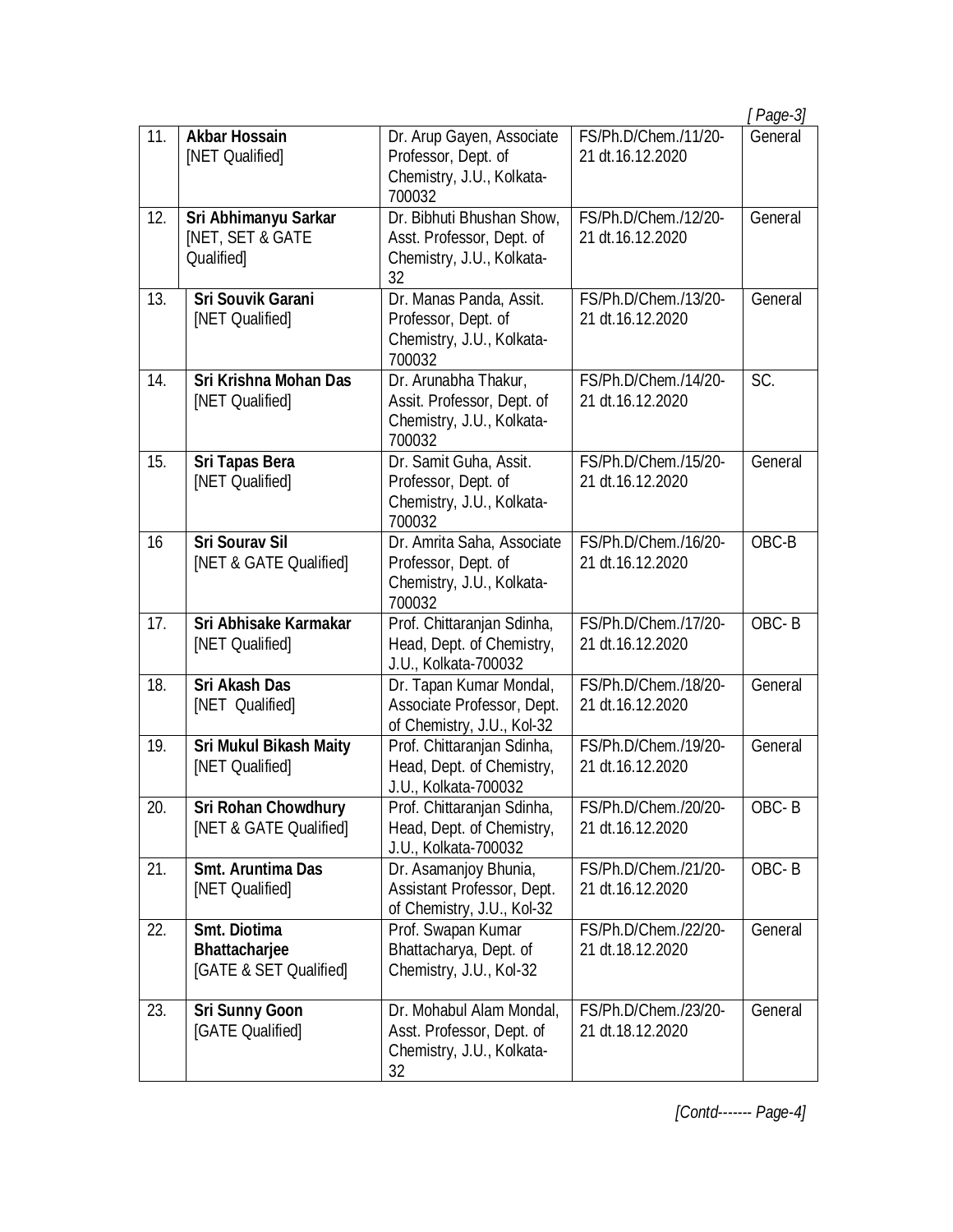| 24. | Smt. Dolan Moni<br>[NET Qualified]           | Prof. Mahammad Ali, Dept.<br>of Chemistry, J.U.,<br>Kolkata-700032                             | FS/Ph.D/Chem./24/20-<br>21 dt.23.12.2020 | SC.     |
|-----|----------------------------------------------|------------------------------------------------------------------------------------------------|------------------------------------------|---------|
| 25. | Sri Atanu Maji<br>[NET Qualified]            | Dr. Tapan Kumar Mondal,<br>Associate Professor, Dept.<br>of Chemistry, J.U.,<br>Kolkata-700032 | FS/Ph.D/Chem./25/20-<br>21 dt.30.12.2020 | General |
| 26. | <b>Sri Mintu Das</b><br>[NET Qualified]      | Prof. Samaresh<br>Bhattacharya, Dept. of<br>Chemistry, J.U., Kolkata-<br>700032                | FS/Ph.D/Chem./25/20-<br>21 dt.04.01.2020 | SC.     |
| 27. | Smt. Anushri Chandra<br>[NET Qualified]      | Prof. Samaresh<br>Bhattacharya, Dept. of<br>Chemistry, J.U., Kolkata-<br>700032                | FS/Ph.D/Chem./26/20-<br>21 dt.04.01.2020 | General |
| 28. | <b>Smt. Asmita Nandi</b><br>[WRET Qualified] | Dr. Partha Roy, Dept. of<br>Chemistry, J.U., Kolkata-<br>700032                                | FS/Ph.D/Chem./28/20-<br>21 dt.04.01.2020 | OBC-B   |

### **(2) LIST OF CANDIDATES FOR PRE-SUBMISSION SEMINAR FOR SUBMISSION OF THE THESES DEPARTMENT OF CHEMISTRY**

| <b>VENUE: DEPT. OF</b><br><b>CHEMISTRY</b> |                                      | DATE: 28.01.2021            |                                        | <b>TIME: 12-00 NOON</b>        |                                                                     |  |
|--------------------------------------------|--------------------------------------|-----------------------------|----------------------------------------|--------------------------------|---------------------------------------------------------------------|--|
| SI.<br>No.                                 | Name of the candidates<br>[Index No] | Name of the<br>Supervisor/s | <b>Proposed Title</b><br>of the Thesis | Date of<br><b>Registration</b> | Date of<br><b>Publication</b><br>of Course<br>Work<br><b>Result</b> |  |
| 1.                                         | <b>Sri Asit Kumar Das</b>            | Prof. Sanjay Bhar,          | "Development of                        | 03.11.2015                     | 07.02.2017                                                          |  |
|                                            | <b>[Index No.:</b>                   | Dept. of Chemistry,         | <b>Novel Methods</b>                   |                                |                                                                     |  |
|                                            | 235/15/Chem./24]                     | J.U., Kolkata-              | and Reagents                           |                                |                                                                     |  |
|                                            | Mob.:7001013825                      | 700032+                     | for Organic                            |                                |                                                                     |  |
|                                            | akd.knc@gmail.com                    |                             | Transformations"                       |                                |                                                                     |  |
| 2.                                         | <b>Smt. Sneha Nandy</b>              | Prof. Sanjay Bhar,          | "Development of                        | 05.11.2015                     | 07.02.2017                                                          |  |
|                                            | [Index No.:                          | Dept. of Chemistry,         | new                                    |                                |                                                                     |  |
|                                            | 248/15/Chem./24]                     | J.U., Kolkata-              | methodology for                        |                                |                                                                     |  |
|                                            | snehanandi6@qmail.com                | 700032                      | different organic                      |                                |                                                                     |  |
|                                            |                                      |                             | transformations"                       |                                |                                                                     |  |